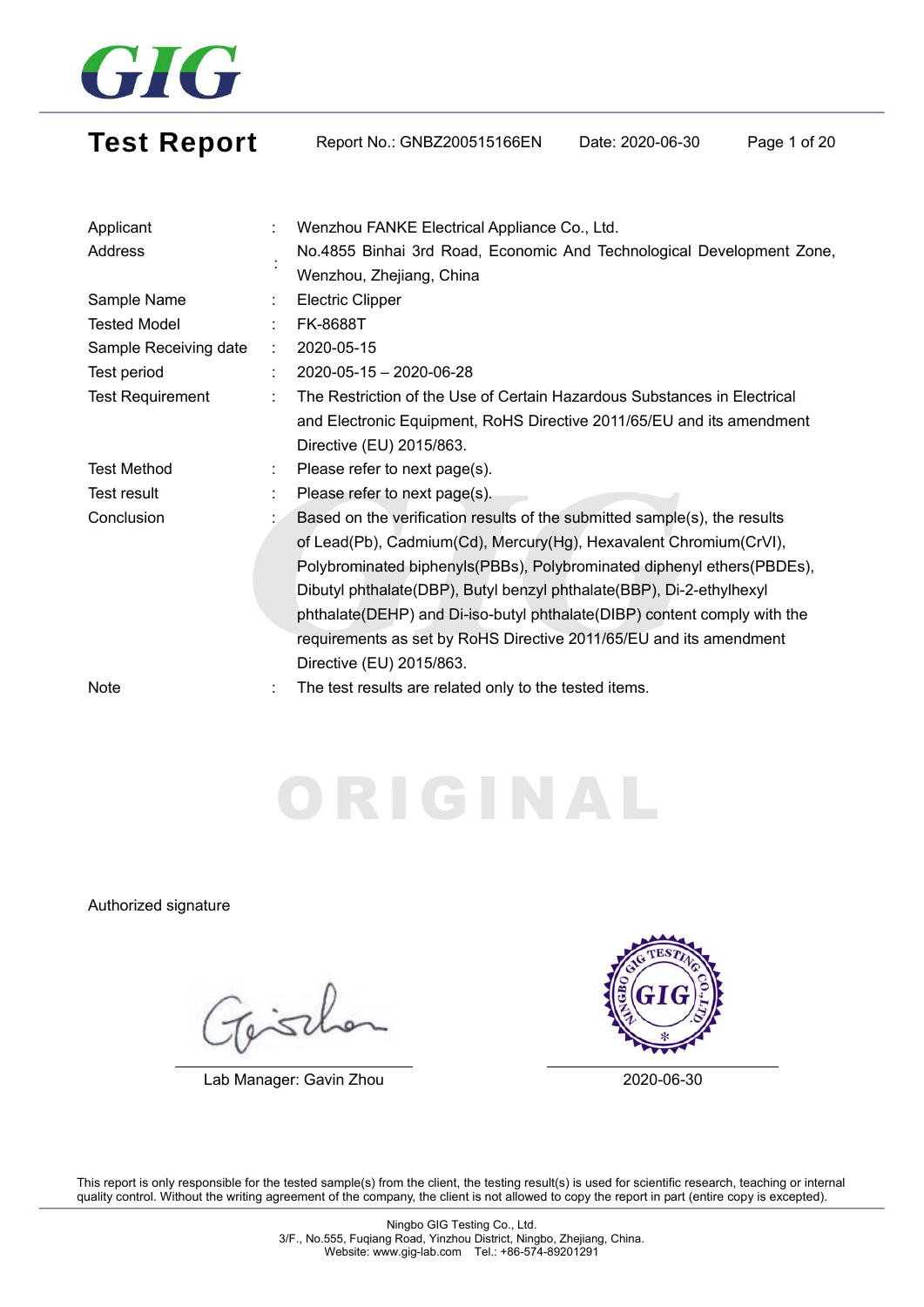

**Test Report** Report No.: GNBZ200515166EN Date: 2020-06-30 Page 2 of 20

### **A. Pb, Cd, Cr(VI), Hg, PBBs&PBDEs**

### **Test Method:**

1. Disassembly, disjointment and mechanical sample preparation

―Ref. to IEC 62321-2:2013, Disassembly, disjointment and mechanical sample preparation.

- 2. With reference to IEC 62321-1:2013, tests were performed for the samples indicated by the photos in this report.
- (1) Screening Lead, mercury, cadmium, total chromium and total bromine

―Ref. to IEC 62321-3-1:2013, Screening for Lead, mercury, cadmium, total chromium and total bromine by X-ray fluorescence spectrometry.

- (2) Wet chemical test method
	- a. Total Lead, Cadmium, Chromium and Mercury content
	- ―Ref. to IEC 62321-4:2013+A1:2017, determination of Mercury in polymers, metals and electronics by ICP-OES.
	- ―Ref. to IEC 62321-5:2013, determination of Cadmium, lead and chromium in polymers and electronics and cadmium and lead in metals by ICP-OES.
	- b. Chromium (VI) content
	- ―For Colourless and coloured corrosion-protected coatings on metals, Ref. to IEC 62321-7-1:2015, determination of presence of hexavalent chromium (Cr(VI)) in colourless and coloured corrosion-protected coatings on metals by the colorimetric method.
	- ―For polymers and electronics, Ref. to IEC 62321-7-2:2017, determination of hexavalent chromium (Cr(VI)) in polymers and electronics by the colorimetric method.
	- c. PBBs, PBDEs
	- ―Ref. to IEC 62321-6:2015, determination of polybrominated biphenyls and polybrominated diphenyl ethers in polymers by gas chromatograhy -mass spectrometry (GC-MS).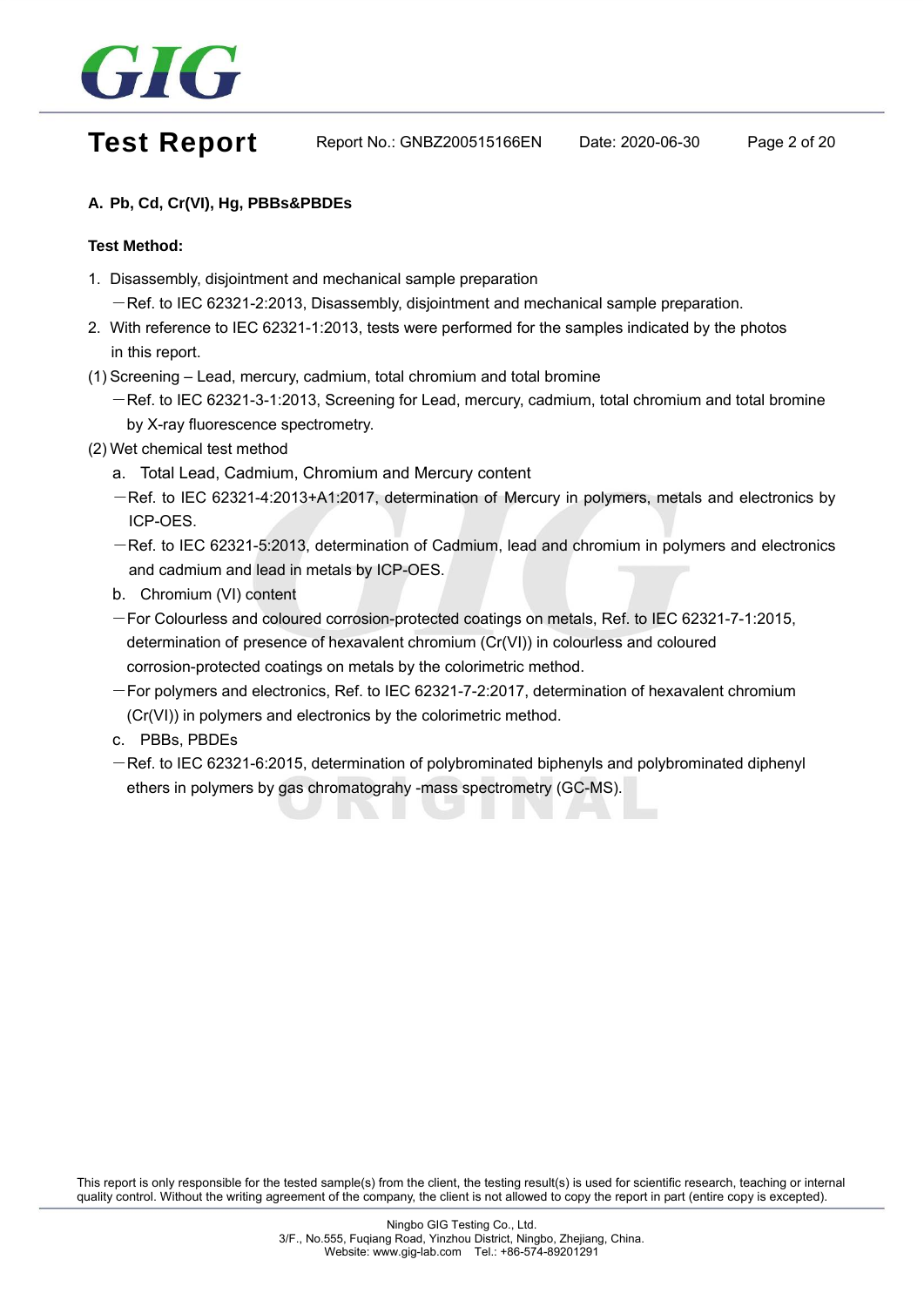

## **Test Report** Report No.: GNBZ200515166EN Date: 2020-06-30 Page 3 of 20

### **Test result(s):**

|                |                      |               |            | <b>Results of EDXRF</b> |           | Chemical<br>confirmation |                           |            |
|----------------|----------------------|---------------|------------|-------------------------|-----------|--------------------------|---------------------------|------------|
| Part No.       | Part Description     |               | Cd         | Hg                      | Cr        | Br                       | results<br>(mg/kg)        | Conclusion |
| 1              | Silvery plating      | <b>BL</b>     | <b>BL</b>  | <b>BL</b>               | <b>BL</b> |                          | ---                       | Pass       |
| $\overline{2}$ | Plastic (substrate)  | <b>BL</b>     | <b>BL</b>  | <b>BL</b>               | BL        | <b>BL</b>                |                           | Pass       |
| 3              | Metal (terminal)     | 23051<br>(OL) | 28<br>(BL) | <b>BL</b>               | BL        | ---                      | Pb: $EX^{(5)}$            | Pass       |
| 4              | Black plastic shell  | <b>BL</b>     | <b>BL</b>  | <b>BL</b>               | <b>BL</b> | <b>BL</b>                | ---                       | Pass       |
| 5              | White foam           | <b>BL</b>     | <b>BL</b>  | <b>BL</b>               | <b>BL</b> | <b>BL</b>                | ---                       | Pass       |
| 6              | <b>Black plastic</b> | <b>BL</b>     | <b>BL</b>  | <b>BL</b>               | <b>BL</b> | <b>BL</b>                | ---                       | Pass       |
| $\overline{7}$ | White silica gel     | <b>BL</b>     | <b>BL</b>  | <b>BL</b>               | <b>BL</b> | <b>BL</b>                | ---                       | Pass       |
| 8              | Silvery plating      | <b>BL</b>     | <b>BL</b>  | BL                      | <b>BL</b> | ---                      | ---                       | Pass       |
| 9              | <b>Black plastic</b> | <b>BL</b>     | <b>BL</b>  | <b>BL</b>               | BL        | <b>BL</b>                |                           | Pass       |
| 10             | White plastic        | <b>BL</b>     | <b>BL</b>  | <b>BL</b>               | <b>BL</b> | <b>BL</b>                | ---                       | Pass       |
| 11             | Silvery plating      | <b>BL</b>     | <b>BL</b>  | <b>BL</b>               | <b>BL</b> | ---                      |                           | Pass       |
| 12             | Black silica gel     | BL            | <b>BL</b>  | <b>BL</b>               | BL        | <b>BL</b>                | ---                       | Pass       |
| 13             | Silvery metal        | <b>BL</b>     | BL         | <b>BL</b>               | <b>BL</b> |                          |                           | Pass       |
| 14             | Metal (screw)        | <b>BL</b>     | <b>BL</b>  | <b>BL</b>               | IN        | ---                      | Cr(VI): Negative          | Pass       |
| 15             | Metal (spring)       | <b>BL</b>     | <b>BL</b>  | <b>BL</b>               | IN        | ---                      | Cr(VI): Negative          | Pass       |
| 16             | <b>Black plastic</b> | <b>BL</b>     | <b>BL</b>  | <b>BL</b>               | <b>BL</b> | <b>BL</b>                |                           | Pass       |
| 17             | <b>Black plastic</b> | <b>BL</b>     | <b>BL</b>  | <b>BL</b>               | <b>BL</b> | <b>BL</b>                | ---                       | Pass       |
| 18             | Metal (spring)       | <b>BL</b>     | <b>BL</b>  | <b>BL</b>               | IN        | ---                      | Cr(VI): Negative          | Pass       |
| 19             | Silvery metal        | <b>BL</b>     | <b>BL</b>  | <b>BL</b>               | IN        | -∸-                      | Cr(VI): Negative          | Pass       |
| 20             | Silvery metal        | <b>BL</b>     | <b>BL</b>  | <b>BL</b>               | IN        | ---                      | Cr(VI): Negative          | Pass       |
| 21             | Silvery metal        | <b>BL</b>     | <b>BL</b>  | <b>BL</b>               | IN        | ---                      | Cr(VI): Negative          | Pass       |
| 22             | Blue plastic film    | <b>BL</b>     | BL         | <b>BL</b>               | <b>BL</b> | <b>BL</b>                |                           | Pass       |
| 23             | Yellow tape          | <b>BL</b>     | <b>BL</b>  | <b>BL</b>               | <b>BL</b> | <b>BL</b>                |                           | Pass       |
| 24             | White plastic        | <b>BL</b>     | <b>BL</b>  | BL                      | <b>BL</b> | <b>BL</b>                | ---                       | Pass       |
| 25             | Silvery metal        | <b>BL</b>     | <b>BL</b>  | <b>BL</b>               | <b>BL</b> | ---                      | ---                       | Pass       |
| 26             | Soldering tin        | 332<br>(BL)   | BL         | <b>BL</b>               | <b>BL</b> |                          |                           | Pass       |
| 27             | SMD chip             | <b>BL</b>     | <b>BL</b>  | <b>BL</b>               | <b>BL</b> | <b>BL</b>                | ---                       | Pass       |
| 28             | <b>Diode</b>         | BL            | <b>BL</b>  | <b>BL</b>               | BL        | <b>BL</b>                |                           | Pass       |
| 29             | Display tube         | BL            | <b>BL</b>  | <b>BL</b>               | <b>BL</b> | IN                       | PBBs: N.D.<br>PBDEs: N.D. | Pass       |
| 30             | SMD resistor         | <b>BL</b>     | <b>BL</b>  | <b>BL</b>               | <b>BL</b> | <b>BL</b>                | ---                       | Pass       |
| 31             | SMD capacitor        | <b>BL</b>     | <b>BL</b>  | <b>BL</b>               | <b>BL</b> | <b>BL</b>                | ---                       | Pass       |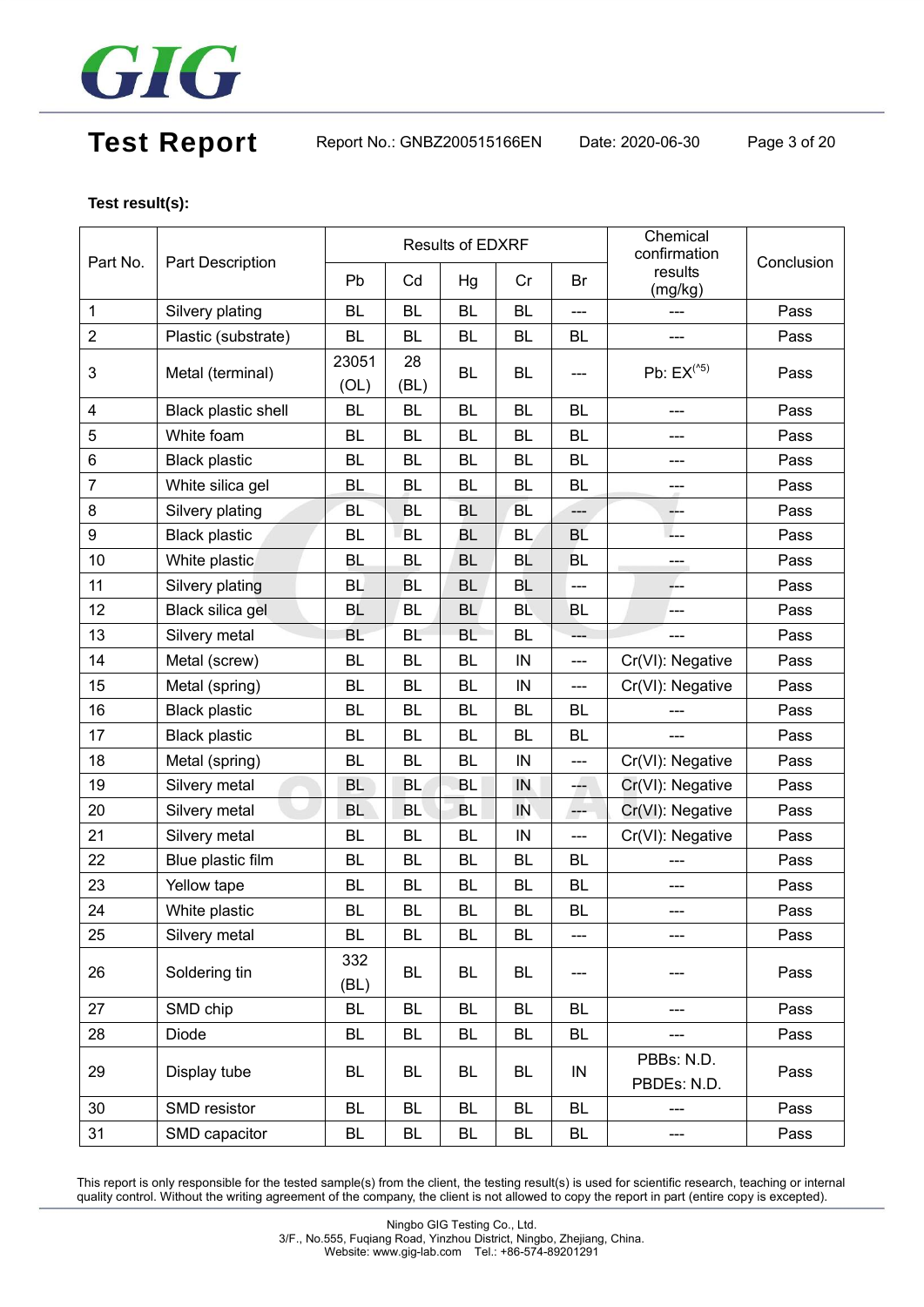

# **Test Report** Report No.: GNBZ200515166EN Date: 2020-06-30 Page 4 of 20

|           |                                               | <b>Results of EDXRF</b> |           |           |           |           | Chemical<br>confirmation  |            |
|-----------|-----------------------------------------------|-------------------------|-----------|-----------|-----------|-----------|---------------------------|------------|
| Part No.  | Part Description                              | Pb                      | Cd        | Hg        | Cr        | Br        | results<br>(mg/kg)        | Conclusion |
| 32        | SMD audion                                    | <b>BL</b>               | <b>BL</b> | <b>BL</b> | <b>BL</b> | <b>BL</b> | ---                       | Pass       |
| 33        | IC chip                                       | <b>BL</b>               | <b>BL</b> | <b>BL</b> | <b>BL</b> | <b>BL</b> |                           | Pass       |
| 34        | Inductor                                      | <b>BL</b>               | <b>BL</b> | <b>BL</b> | <b>BL</b> | <b>BL</b> | ---                       | Pass       |
| $35-1$    | <b>Black plastic button</b><br>(touch switch) | <b>BL</b>               | <b>BL</b> | <b>BL</b> | <b>BL</b> | <b>BL</b> |                           | Pass       |
| $35 - 2$  | Silvery metal cover                           | <b>BL</b>               | <b>BL</b> | <b>BL</b> | <b>BL</b> | ---       | ---                       | Pass       |
| $35 - 3$  | Metal (reed)                                  | <b>BL</b>               | <b>BL</b> | <b>BL</b> | <b>BL</b> | ---       | ---                       | Pass       |
| $35 - 4$  | <b>Black plastic</b>                          | <b>BL</b>               | <b>BL</b> | <b>BL</b> | <b>BL</b> | BL        |                           | Pass       |
| $35 - 5$  | Metal (pins)                                  | <b>BL</b>               | <b>BL</b> | <b>BL</b> | <b>BL</b> | ---       | ---                       | Pass       |
| 36        | Soldering tin (wiring)                        | 249<br>(BL)             | <b>BL</b> | BL        | <b>BL</b> |           |                           | Pass       |
| 37        | Soldering tin                                 | 253<br>(BL)             | <b>BL</b> | <b>BL</b> | <b>BL</b> | ---       |                           | Pass       |
| 38        | Soldering tin (THC)                           | 230<br>(BL)             | <b>BL</b> | BL.       | <b>BL</b> |           |                           | Pass       |
| 39        | Soldering tin (SMD)                           | 207<br>(BL)             | <b>BL</b> | <b>BL</b> | <b>BL</b> | ---       |                           | Pass       |
| 40        | PCB board                                     | <b>BL</b>               | <b>BL</b> | <b>BL</b> | <b>BL</b> | IN        | PBBs: N.D.<br>PBDEs: N.D. | Pass       |
| 41        | White plastic                                 | <b>BL</b>               | <b>BL</b> | <b>BL</b> | <b>BL</b> | <b>BL</b> | ---                       | Pass       |
| $42 - 1$  | Metal (brush)                                 | BL.                     | <b>BL</b> | BL        | BL        | ---       | ---                       | Pass       |
| $42 - 2$  | White paster                                  | <b>BL</b>               | <b>BL</b> | <b>BL</b> | <b>BL</b> | <b>BL</b> | ---                       | Pass       |
| $43^{*1}$ | Soldering tin                                 | 170<br>(BL)             | <b>BL</b> | <b>BL</b> | <b>BL</b> | ---       |                           | Pass       |
| 44        | Metal (bearing)                               | <b>BL</b>               | <b>BL</b> | <b>BL</b> | <b>BL</b> | ---       |                           | Pass       |
| 45        | Golden metal                                  | 26089<br>(OL)           | <b>BL</b> | <b>BL</b> | <b>BL</b> | ---       | Pb: $EX^{(45)}$           | Pass       |
| 46        | <b>Black rubber</b>                           | <b>BL</b>               | <b>BL</b> | <b>BL</b> | <b>BL</b> | <b>BL</b> | ---                       | Pass       |
| 47        | Black foam                                    | BL                      | <b>BL</b> | <b>BL</b> | <b>BL</b> | <b>BL</b> | ---                       | Pass       |
| 48        | Silvery metal<br>(switch shell)               | <b>BL</b>               | <b>BL</b> | <b>BL</b> | <b>BL</b> | ---       |                           | Pass       |
| 49        | Silvery metal                                 | <b>BL</b>               | <b>BL</b> | <b>BL</b> | IN        | $---$     | Cr(VI): Negative          | Pass       |
| 50        | Magnet                                        | BL                      | BL        | <b>BL</b> | BL        | BL        |                           | Pass       |
| $51-1$    | Metal (commutator)                            | <b>BL</b>               | <b>BL</b> | <b>BL</b> | <b>BL</b> | ---       | ---                       | Pass       |
| $51-2$    | Plastic (support)                             | <b>BL</b>               | <b>BL</b> | <b>BL</b> | <b>BL</b> | <b>BL</b> |                           | Pass       |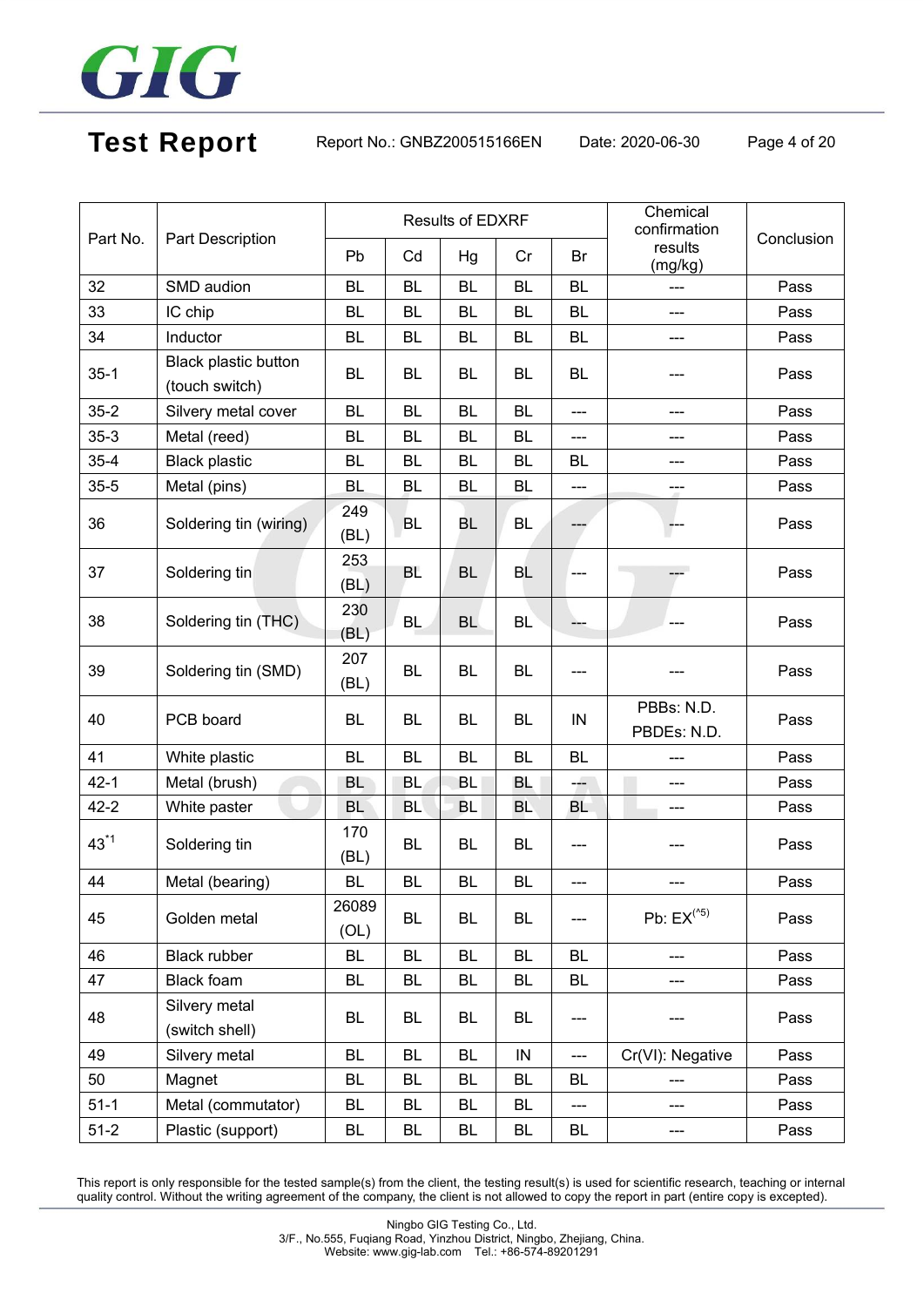

# **Test Report** Report No.: GNBZ200515166EN Date: 2020-06-30 Page 5 of 20

|          | Part No.<br>Part Description |             |           | <b>Results of EDXRF</b> |            | Chemical<br>confirmation | Conclusion         |      |
|----------|------------------------------|-------------|-----------|-------------------------|------------|--------------------------|--------------------|------|
|          |                              |             | Cd        | Hg                      | Cr         | Br                       | results<br>(mg/kg) |      |
| $51-3$   | Magnet ring                  | <b>BL</b>   | <b>BL</b> | <b>BL</b>               | <b>BL</b>  | ---                      | ---                | Pass |
| 52       | Soldering tin                | 186<br>(BL) | <b>BL</b> | <b>BL</b>               | <b>BL</b>  |                          |                    | Pass |
| $53-1$   | Silicon steel sheet          | <b>BL</b>   | <b>BL</b> | <b>BL</b>               | <b>BL</b>  | ---                      | ---                | Pass |
| $53 - 2$ | White plastic support        | <b>BL</b>   | BL        | <b>BL</b>               | <b>BL</b>  | <b>BL</b>                | ---                | Pass |
| $53-3$   | Copper coil                  | <b>BL</b>   | BL        | <b>BL</b>               | <b>BL</b>  | ---                      | ---                | Pass |
| 54       | Metal (motor shaft)          | <b>BL</b>   | <b>BL</b> | <b>BL</b>               | <b>BL</b>  | ---                      | ---                | Pass |
| $55-1$   | Black plastic frame          | <b>BL</b>   | BL        | <b>BL</b>               | <b>BL</b>  | BL                       | ---                | Pass |
| $55 - 2$ | Metal (terminal)             | <b>BL</b>   | BL        | <b>BL</b>               | <b>BL</b>  | ---                      | ---                | Pass |
| 56       | Silvery metal                | <b>BL</b>   | <b>BL</b> | <b>BL</b>               | <b>BL</b>  | ---                      | ---                | Pass |
| 57       | Metal (pins)                 | <b>BL</b>   | <b>BL</b> | <b>BL</b>               | <b>BL</b>  | ---                      | ---                | Pass |
| 58       | White plastic support        | <b>BL</b>   | ВL        | <b>BL</b>               | BL         | <b>BL</b>                | ---                | Pass |
| 59       | Soldering tin                | 177<br>(BL) | BL        | <b>BL</b>               | <b>BL</b>  | ---                      |                    | Pass |
| 60       | <b>Black plastic frame</b>   | <b>BL</b>   | BL        | <b>BL</b>               | <b>BL</b>  | <b>BL</b>                | ---                | Pass |
| 61       | <b>Black plastic casing</b>  | <b>BL</b>   | <b>BL</b> | <b>BL</b>               | <b>BL</b>  | <b>BL</b>                | ---                | Pass |
| 62       | Black wire sheath            | <b>BL</b>   | BL        | <b>BL</b>               | <b>BL</b>  | <b>BL</b>                | ---                | Pass |
| 63       | White wire sheath            | <b>BL</b>   | BL        | <b>BL</b>               | <b>BL</b>  | BL                       | ---                | Pass |
| 64       | Copper wire                  | <b>BL</b>   | <b>BL</b> | <b>BL</b>               | <b>BL</b>  | ---                      | ---                | Pass |
| 65       | <b>Black plastic</b>         | <b>BL</b>   | <b>BL</b> | <b>BL</b>               | <b>BL</b>  | <b>BL</b>                | ---                | Pass |
| 66       | <b>Black plastic</b>         | <b>BL</b>   | BL        | <b>BL</b>               | <b>BL</b>  | <b>BL</b>                | ---                | Pass |
| 67       | <b>Black plastic</b>         | <b>BL</b>   | <b>BL</b> | <b>BL</b>               | <b>BL</b>  | <b>BL</b>                |                    | Pass |
| 68       | Silvery metal                | <b>BL</b>   | BL        | <b>BL</b>               | IN         | ---                      | Cr(VI): Negative   | Pass |
| 69       | Silvery metal                | <b>BL</b>   | BL        | <b>BL</b>               | IN         | ---                      | Cr(VI): Negative   | Pass |
| 70       | <b>Black plastic</b>         | <b>BL</b>   | BL        | <b>BL</b>               | <b>BL</b>  | <b>BL</b>                |                    | Pass |
| 71       | <b>Black plastic</b>         | <b>BL</b>   | BL        | <b>BL</b>               | <b>BL</b>  | <b>BL</b>                |                    | Pass |
| 72       | <b>Black plastic</b>         | <b>BL</b>   | BL        | <b>BL</b>               | <b>BL</b>  | BL                       |                    | Pass |
| 73       | <b>Black plastic</b>         | <b>BL</b>   | BL        | <b>BL</b>               | <b>BL</b>  | <b>BL</b>                | ---                | Pass |
| 74       | <b>Black plastic</b>         | <b>BL</b>   | BL        | <b>BL</b>               | <b>BL</b>  | <b>BL</b>                |                    | Pass |
| 75       | Silvery metal                | <b>BL</b>   | BL        | <b>BL</b>               | $\sf IN$   | $\qquad \qquad - -$      | Cr(VI): Negative   | Pass |
| 76       | White plastic                | <b>BL</b>   | BL        | <b>BL</b>               | BL         | BL                       | ---                | Pass |
| 77       | White plastic                | <b>BL</b>   | <b>BL</b> | <b>BL</b>               | <b>BL</b>  | <b>BL</b>                |                    | Pass |
| 78       | Metal (net)                  | <b>BL</b>   | BL        | <b>BL</b>               | $\sf IN$   | $\qquad \qquad - -$      | Cr(VI): Negative   | Pass |
| 79       | <b>Black rubber</b>          | <b>BL</b>   | ВL        | <b>BL</b>               | BL         | <b>BL</b>                |                    | Pass |
| 80       | Silvery metal                | <b>BL</b>   | <b>BL</b> | <b>BL</b>               | ${\sf IN}$ | ---                      | Cr(VI): Negative   | Pass |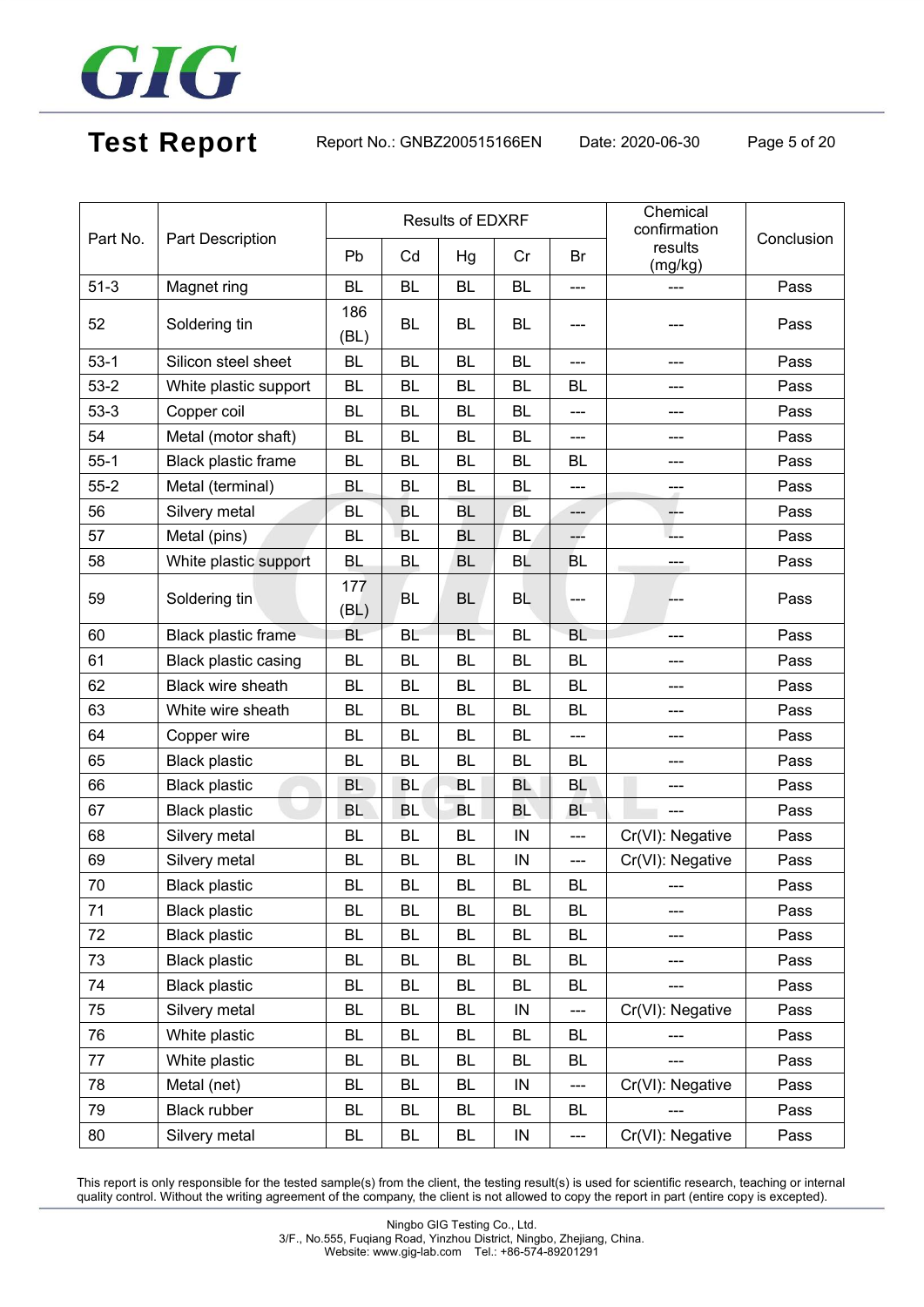

# **Test Report** Report No.: GNBZ200515166EN Date: 2020-06-30 Page 6 of 20

| Part No.<br>Part Description |                            | <b>Results of EDXRF</b> |           |           |           |                | Chemical<br>confirmation | Conclusion |
|------------------------------|----------------------------|-------------------------|-----------|-----------|-----------|----------------|--------------------------|------------|
|                              |                            | Pb                      | Cd        | Hg        | Cr        | Br             | results<br>(mg/kg)       |            |
| 81                           | Silvery metal              | <b>BL</b>               | <b>BL</b> | <b>BL</b> | <b>BL</b> | ---            | ---                      | Pass       |
| 82                           | Black plastic shell        | <b>BL</b>               | <b>BL</b> | <b>BL</b> | <b>BL</b> | <b>BL</b>      |                          | Pass       |
| 83                           | <b>Black plastic</b>       | <b>BL</b>               | <b>BL</b> | <b>BL</b> | <b>BL</b> | <b>BL</b>      | ---                      | Pass       |
| 84                           | White plastic              | <b>BL</b>               | <b>BL</b> | <b>BL</b> | <b>BL</b> | <b>BL</b>      | ---                      | Pass       |
| 85                           | <b>Black plastic</b>       | <b>BL</b>               | <b>BL</b> | <b>BL</b> | <b>BL</b> | <b>BL</b>      |                          | Pass       |
| 86                           | Silvery metal              | <b>BL</b>               | <b>BL</b> | <b>BL</b> | IN        | $---$          | Cr(VI): Negative         | Pass       |
| 87                           | <b>Black plastic</b>       | <b>BL</b>               | <b>BL</b> | <b>BL</b> | <b>BL</b> | <b>BL</b>      |                          | Pass       |
| 88                           | White plastic              | <b>BL</b>               | <b>BL</b> | <b>BL</b> | <b>BL</b> | <b>BL</b>      | ---                      | Pass       |
| 89                           | Golden metal               | 27230<br>(OL)           | BL        | <b>BL</b> | BL        |                | Pb: $EX^{(5)}$           | Pass       |
| 90                           | White plastic              | <b>BL</b>               | <b>BL</b> | <b>BL</b> | <b>BL</b> | <b>BL</b>      |                          | Pass       |
| 91                           | Silvery metal              | <b>BL</b>               | <b>BL</b> | <b>BL</b> | IN        | ---            | Cr(VI): Negative         | Pass       |
| 92                           | Metal (spring)             | <b>BL</b>               | <b>BL</b> | <b>BL</b> | IN        | $\overline{a}$ | Cr(VI): Negative         | Pass       |
| 93                           | Silvery metal              | <b>BL</b>               | <b>BL</b> | <b>BL</b> | IN        | $--$           | Cr(VI): Negative         | Pass       |
| 94                           | Silvery metal              | <b>BL</b>               | <b>BL</b> | <b>BL</b> | IN        |                | Cr(VI): Negative         | Pass       |
| 95                           | Silvery metal              | <b>BL</b>               | <b>BL</b> | <b>BL</b> | IN        | $---$          | Cr(VI): Negative         | Pass       |
| 96                           | <b>Black plastic</b>       | <b>BL</b>               | <b>BL</b> | <b>BL</b> | <b>BL</b> | <b>BL</b>      | ---                      | Pass       |
| 97                           | <b>Black plastic</b>       | <b>BL</b>               | <b>BL</b> | <b>BL</b> | <b>BL</b> | <b>BL</b>      | ---                      | Pass       |
| 98                           | Black plastic (brush)      | <b>BL</b>               | BL        | <b>BL</b> | <b>BL</b> | <b>BL</b>      | ---                      | Pass       |
| $99^{\text{*}2}$             | <b>Black plastic</b>       | <b>BL</b>               | <b>BL</b> | <b>BL</b> | <b>BL</b> | <b>BL</b>      | ---                      | Pass       |
| 100                          | <b>Black plastic</b>       | <b>BL</b>               | <b>BL</b> | <b>BL</b> | <b>BL</b> | <b>BL</b>      | ---                      | Pass       |
| 101                          | <b>Transparent plastic</b> | <b>BL</b>               | <b>BL</b> | <b>BL</b> | <b>BL</b> | <b>BL</b>      | ---                      | Pass       |
| 102                          | Plastic (label)            | <b>BL</b>               | <b>BL</b> | <b>BL</b> | <b>BL</b> | <b>BL</b>      | ---                      | Pass       |
| 103                          | Transparent plastic        | <b>BL</b>               | BL        | <b>BL</b> | <b>BL</b> | <b>BL</b>      | ---                      | Pass       |
| 104                          | <b>Black plastic</b>       | <b>BL</b>               | <b>BL</b> | <b>BL</b> | <b>BL</b> | <b>BL</b>      |                          | Pass       |
| 105                          | Specification              | <b>BL</b>               | BL        | <b>BL</b> | <b>BL</b> | <b>BL</b>      | ---                      | Pass       |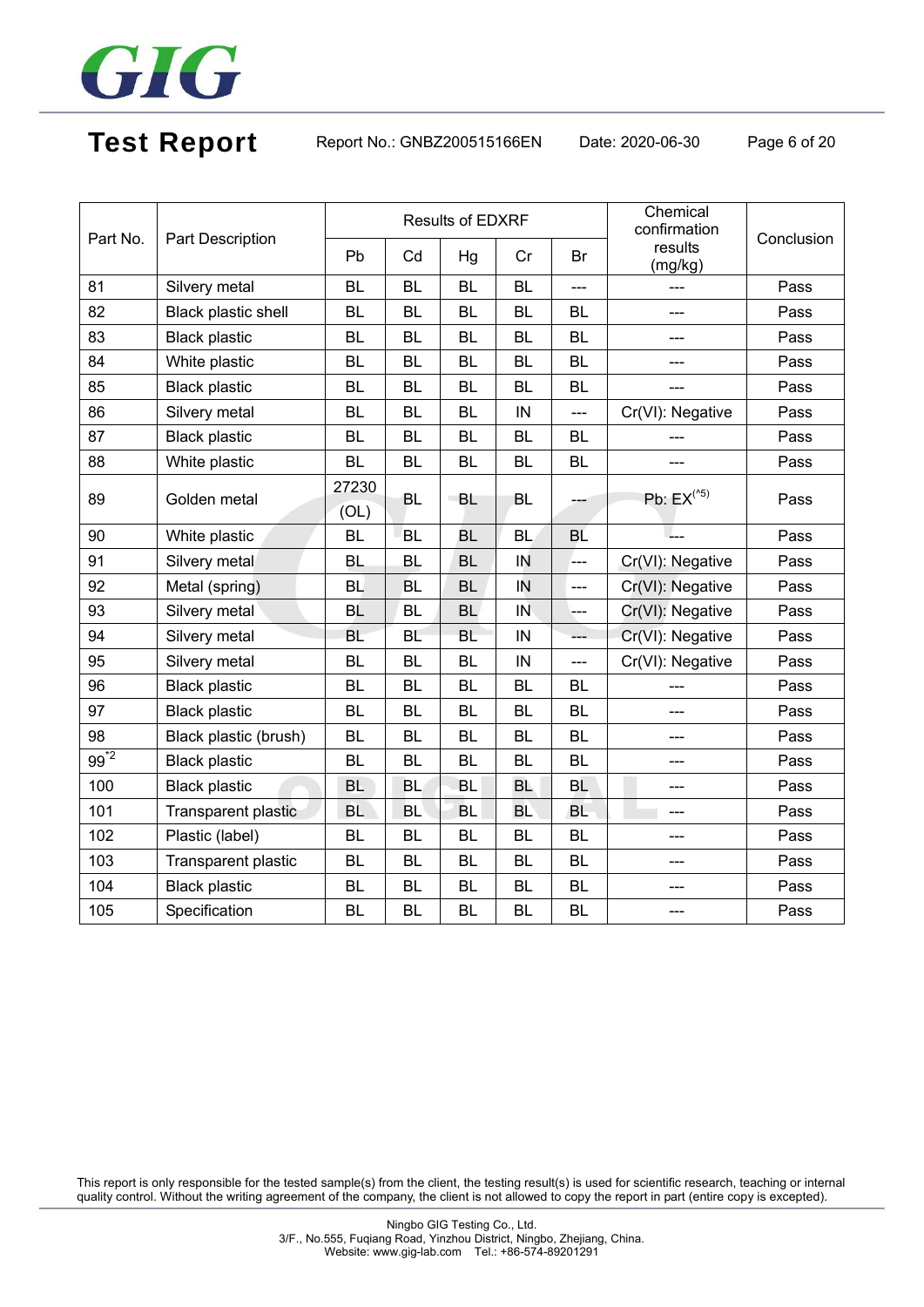

### Remark:

- $(^{41)}$  "---" = Not Applicable;
- (^2) (a) It is the result on total Br while test item on restricted substances is PBBs/PBDEs. It is the result on total Cr while test item on restricted substances is Cr(VI).

(b) The XRF screening test for RoHS elements-The reading may be different to the actual content in the sample be of non-uniformity composition.

(c) Results are obtained by EDXRF for primary screening, and further chemical testing by ICP-OES (for Pb, Cd, Hg), UV-VIS (for Cr(VI)) and GC/MSD (for PBBs, PBDEs) is recommended to be performed,

 if the concentration exceeds the below warming value according to IEC 62321-3-1: 2013. Attached table 1, XRF screening limits in mg/kg for regulated elements in various matrices:

| Element | <b>Polymer Materials</b>        | <b>Metallic Materials</b>       | Electronics                     |
|---------|---------------------------------|---------------------------------|---------------------------------|
| Cd      | BL $\leq$ (70-3 $\sigma$ )< X   | $BL≤(70-3σ) < X$                | LOD< X                          |
|         | $<$ (130+3 $\sigma$ ) $\leq$ OL | $<$ (130+3 $\sigma$ ) $\leq$ OL | $<$ (250+3 $\sigma$ ) $\leq$ OL |
| Pb      | $BL≤(700-3σ) < X$               | BL≤(700-3σ)< X                  | $BL≤(500-3σ) < X$               |
|         | $<$ (1300+3σ) ≤OL               | $<$ (1300+3σ) ≤OL               | $<$ (1500+3σ) ≤OL               |
| Hg      | BL≤(700-3σ)< X                  | BL≤(700-3σ)< X                  | $BL≤(500-3σ) < X$               |
|         | $<$ (1300+3σ) ≤OL               | $<$ (1300+3σ) ≤OL               | $<$ (1500+3σ) ≤OL               |
| Br      | $BL≤(300-3σ) < X$               | N.A.                            | BL≤(250-3σ)< X                  |
| Cr      | $BL≤(700-3σ) < X$               | $BL≤(700-3σ) < X$               | $BL≤(500-3σ) < X$               |

Note:  $\odot$  BL "below limit" = the result less than the limit.

- ② OL "over limit" = the result greater than the limit.
- ③ IN = inconclusive, the region where need further chemical testing by ICP-OES (for Pb, Cd, Hg), UV-VIS (for Cr(VI)) and GC/MSD (for PBBs, PBDEs).
- ④ 3σ = Repeability of the analyser at the action level.
- ⑤ LOD = Limit of detection.

 $(^{4}3)$  (a) mg/kg = ppm = 0.0001%; (b) N.D. = Not detected (lower than RL);

(c) Reporting Limit (RL) and Limit of Directive 2011/65/EU.

| Parameter           | Unit  | Limit | Reporting Limit (RL) |
|---------------------|-------|-------|----------------------|
| Lead (Pb)           | mg/kg | 1000  | 10                   |
| Cadmium (Cd)        | mg/kg | 100   | 10                   |
| Mercury (Hg)        | mg/kg | 1000  | 10                   |
| Chromium VI (Cr VI) | mg/kg | 1000  | R <sub>1</sub>       |
| Group PBBs          | mg/kg | 1000  | R <sub>2</sub>       |
| Group PBDEs         | mg/kg | 1000  | R <sub>2</sub>       |

R1: Cr(VI) for metal sample, the reporting limit (RL) = Method Detection Limit (MDL) = 0.10 ug/cm<sup>2</sup>.

The reporting limit (RL) of Cr(VI) for polymers and electronics is 10mg/kg.

R2: The reporting limit (RL) for single compound of PBBs & PBDEs is 50mg/kg.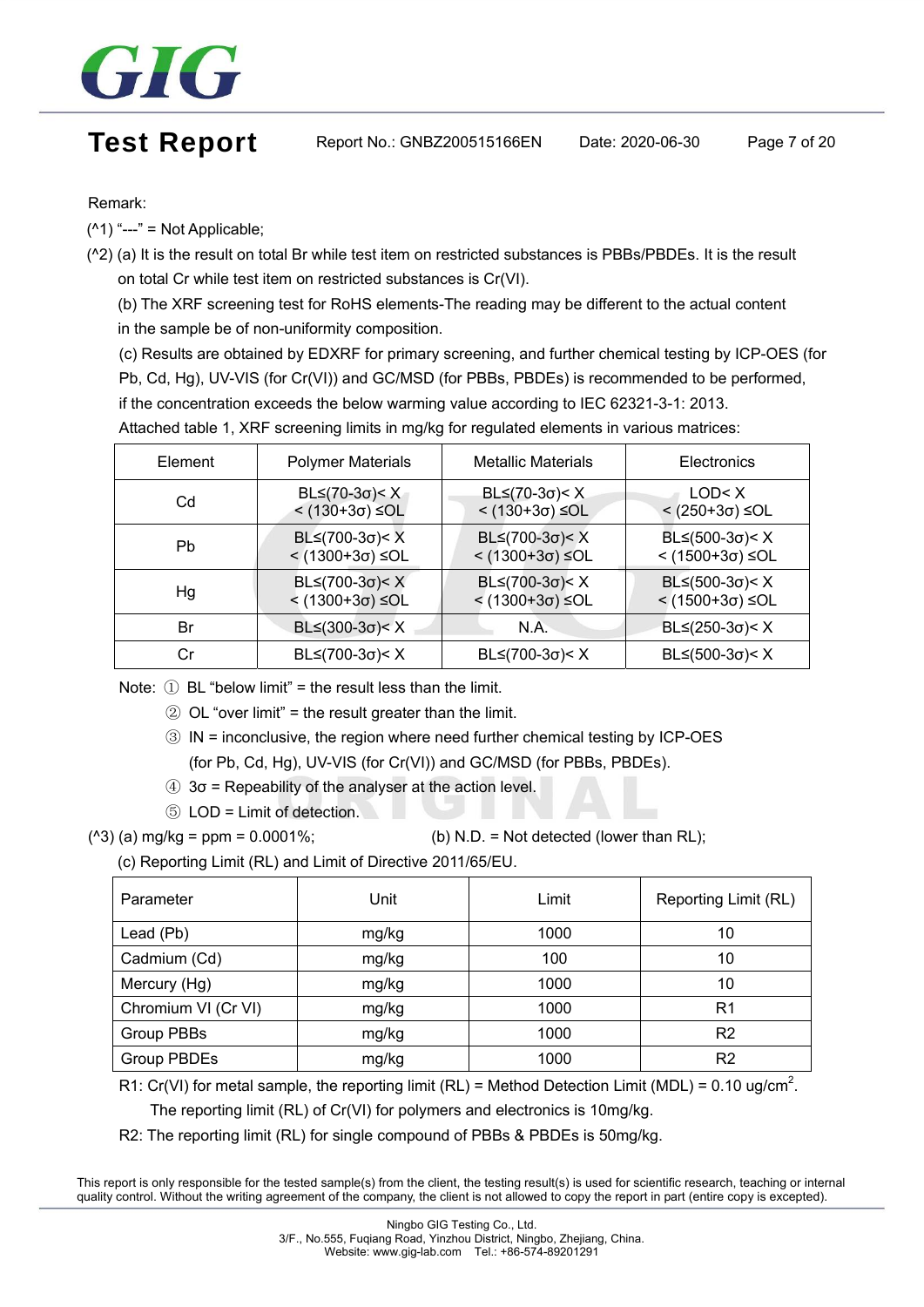

**Test Report** Report No.: GNBZ200515166EN Date: 2020-06-30 Page 8 of 20

(d) According to IEC 62321-7-1:2015, result on Cr(VI) for metal sample is shown as Negative, Inconclusive or Positive: Negative = Absence of  $Cr(VI)$ , Inconclusive = Maybe exist  $Cr(VI)$ ,

| Colorimetric result<br>(Cr(VI) concentration)             | Qualitative result                                                 |  |  |  |
|-----------------------------------------------------------|--------------------------------------------------------------------|--|--|--|
| The sample solution is $<$ the 0.10                       | The sample is negative for $Cr(VI)$ -The $Cr(VI)$ concentration is |  |  |  |
| $ug/cm2$ equivalent comparison                            | below the limit of quantification. The coating is considered a     |  |  |  |
| standard solution                                         | non-Cr(VI) based coating.                                          |  |  |  |
| The sample solution is $\geq$ the 0.10                    | The result is considered to be inconclusive – Unavoidable          |  |  |  |
| ug/cm <sup>2</sup> and $\leq$ the 0.13 ug/cm <sup>2</sup> | coating variations may influence the determination.                |  |  |  |
| equivalent comparison standard                            | Recommendation: if addition samples are available, perform a       |  |  |  |
| solutions                                                 | total of 3 trials to increase sampling surface area. Use the       |  |  |  |
|                                                           | averaged result of the 3 trials for the final determination.       |  |  |  |
| The sample solution is $>$ the 0.13                       | The sample is positive for Cr(VI)-The Cr(VI) concentration is      |  |  |  |
| $\mu$ g/cm <sup>2</sup> equivalent comparison             | above the limit of quantification and the statistical margin of    |  |  |  |
| standard solution                                         | error. The sample coating is considered to contain Cr(VI).         |  |  |  |

(^4) "EX" = Exemption item according to EU RoHS Directive 2011/65/EU.

- (^5) Lead (Pb) was exempted by RoHS Directive 2011/65/EU based on Annex Ⅲ/6(c): Copper alloy containing up to 4% lead by weight.
- (\*1) The samples were resubmitted on Jun.19, 2020.
- (\*2) The samples were resubmitted on Jun.24, 2020.

# ORIGINAL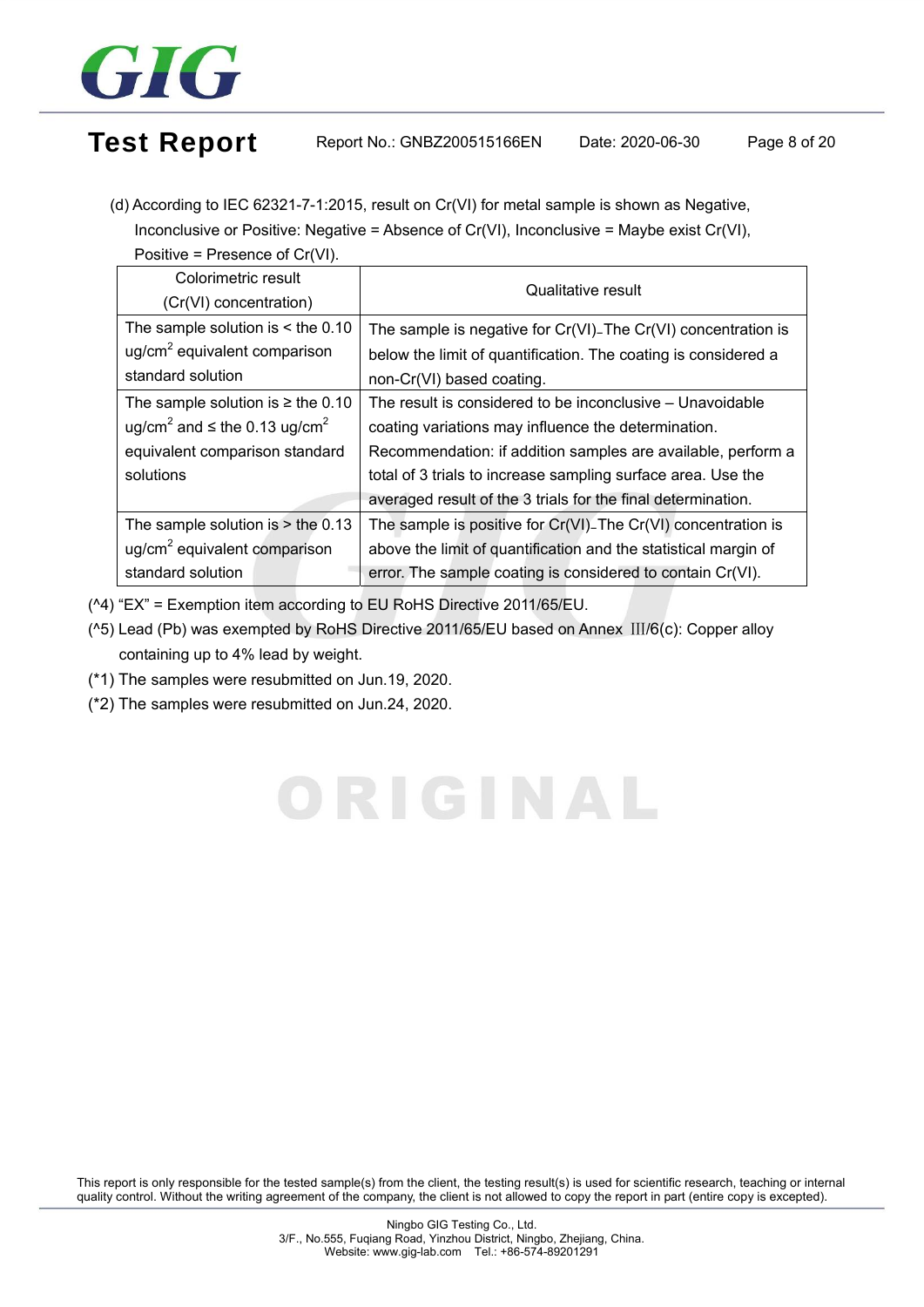

## **Test Report** Report No.: GNBZ200515166EN Date: 2020-06-30 Page 9 of 20

### **B. Phthalates**—**DBP, BBP, DEHP & DIBP**

### **Test Method:** Ref. to IEC 62321-8: 2017

Determination of Phthalates in polymers by Gas Chromatography-Mass Spectrometry (GC-MS)

### **Test result:**

| <b>Test item</b>                  | DBP  | BBP  | <b>DEHP</b> | DIBP |
|-----------------------------------|------|------|-------------|------|
| Maximum Permissible Limit (mg/kg) | 1000 | 1000 | 1000        | 1000 |

| Part No.          |            | <b>Conclusion</b> |             |             |      |
|-------------------|------------|-------------------|-------------|-------------|------|
|                   | <b>DBP</b> | <b>BBP</b>        | <b>DEHP</b> | <b>DIBP</b> |      |
| $2+4+6$           | N.D.       | N.D.              | N.D.        | N.D.        | Pass |
| 5                 | N.D.       | N.D.              | 560         | N.D.        | Pass |
| $\overline{7}$    | N.D.       | N.D.              | N.D.        | N.D.        | Pass |
| $9 + 10$          | N.D.       | N.D.              | N.D.        | N.D.        | Pass |
| $12+46+79$        | N.D.       | N.D.              | N.D.        | N.D.        | Pass |
| $16 + 17$         | N.D.       | N.D.              | N.D.        | N.D.        | Pass |
| $22+23$           | N.D.       | N.D.              | N.D.        | N.D.        | Pass |
| 24                | N.D.       | N.D.              | N.D.        | N.D.        | Pass |
| $35 - 1 + 35 - 4$ | N.D.       | N.D.              | N.D.        | N.D.        | Pass |
| 40                | N.D.       | N.D.              | N.D.        | N.D.        | Pass |
| $41+51-2+53-2$    | N.D.       | N.D.              | N.D.        | N.D.        | Pass |
| $42 - 2$          | N.D.       | N.D.              | N.D.        | N.D.        | Pass |
| 47                | N.D.       | N.D.              | 150         | N.D.        | Pass |
| $55 - 1 + 60$     | N.D.       | N.D.              | 140         | N.D.        | Pass |
| 58                | N.D.       | N.D.              | N.D.        | N.D.        | Pass |
| 61                | N.D.       | N.D.              | N.D.        | N.D.        | Pass |
| $62 + 63$         | N.D.       | N.D.              | N.D.        | N.D.        | Pass |
| 65+66+67          | N.D.       | N.D.              | N.D.        | N.D.        | Pass |
| $70+71+72$        | N.D.       | N.D.              | N.D.        | N.D.        | Pass |
| $73 + 74$         | N.D.       | N.D.              | N.D.        | N.D.        | Pass |
| $76 + 77$         | N.D.       | N.D.              | N.D.        | N.D.        | Pass |
| 82+83+84          | N.D.       | N.D.              | N.D.        | N.D.        | Pass |
| $85 + 87$         | N.D.       | N.D.              | N.D.        | N.D.        | Pass |
| 88+90             | N.D.       | N.D.              | N.D.        | N.D.        | Pass |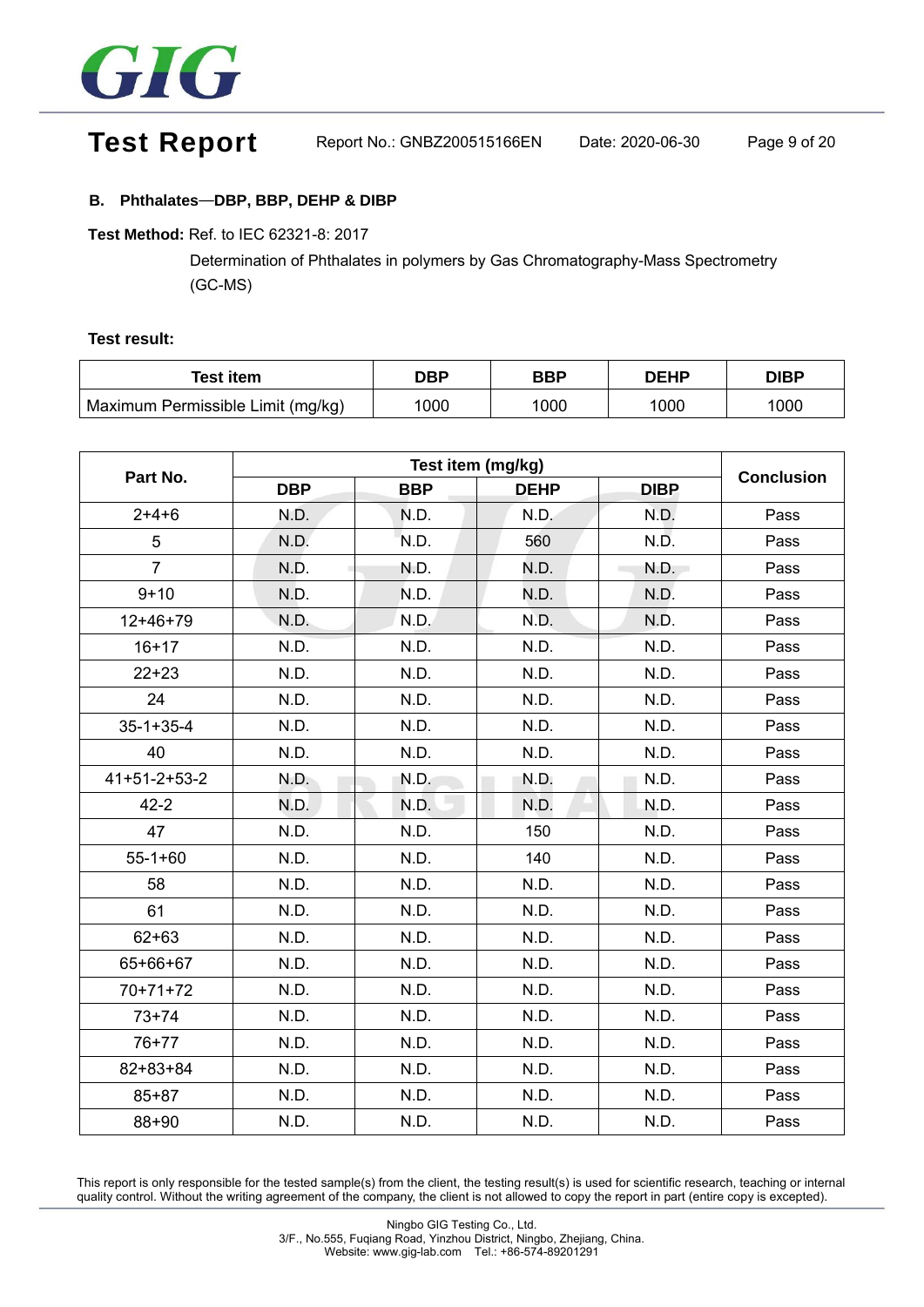

## **Test Report** Report No.: GNBZ200515166EN Date: 2020-06-30 Page 10 of 20

| Part No.       | <b>DBP</b> | <b>BBP</b> | <b>DEHP</b> | <b>DIBP</b> | <b>Conclusion</b> |
|----------------|------------|------------|-------------|-------------|-------------------|
| $96+97+99^{2}$ | N.D.       | N.D.       | N.D.        | N.D.        | Pass              |
| 98             | N.D.       | N.D.       | N.D.        | N.D.        | Pass              |
| $100 + 101$    | N.D.       | N.D.       | N.D.        | N.D.        | Pass              |
| 102            | N.D.       | N.D.       | N.D.        | N.D.        | Pass              |
| $103 + 104$    | N.D.       | N.D.       | N.D.        | N.D.        | Pass              |
| 105            | N.D.       | N.D.       | N.D.        | N.D.        | Pass              |

Remark: 1. Reporting Limit (RL) for DBP, BBP, DEHP, DIBP = 50mg/kg.

- 2. N.D. = Not Detected (<RL).
- 3. \*2 = The samples were resubmitted on Jun.24, 2020

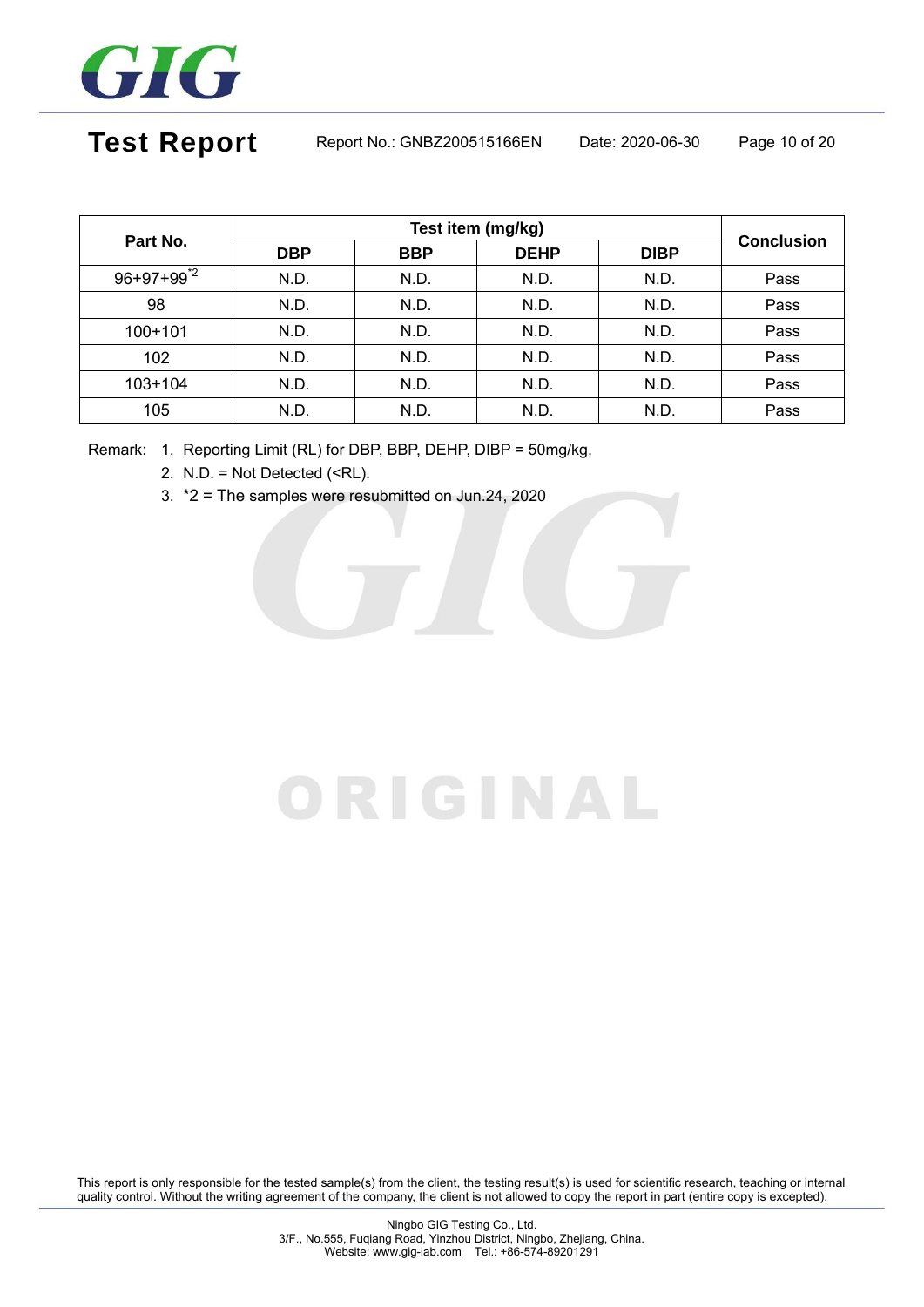

**Test Report** Report No.: GNBZ200515166EN Date: 2020-06-30 Page 11 of 20

### **Sample photo(s):**





**Test item: Electric Clipper Tested Model No.:FK-8988T**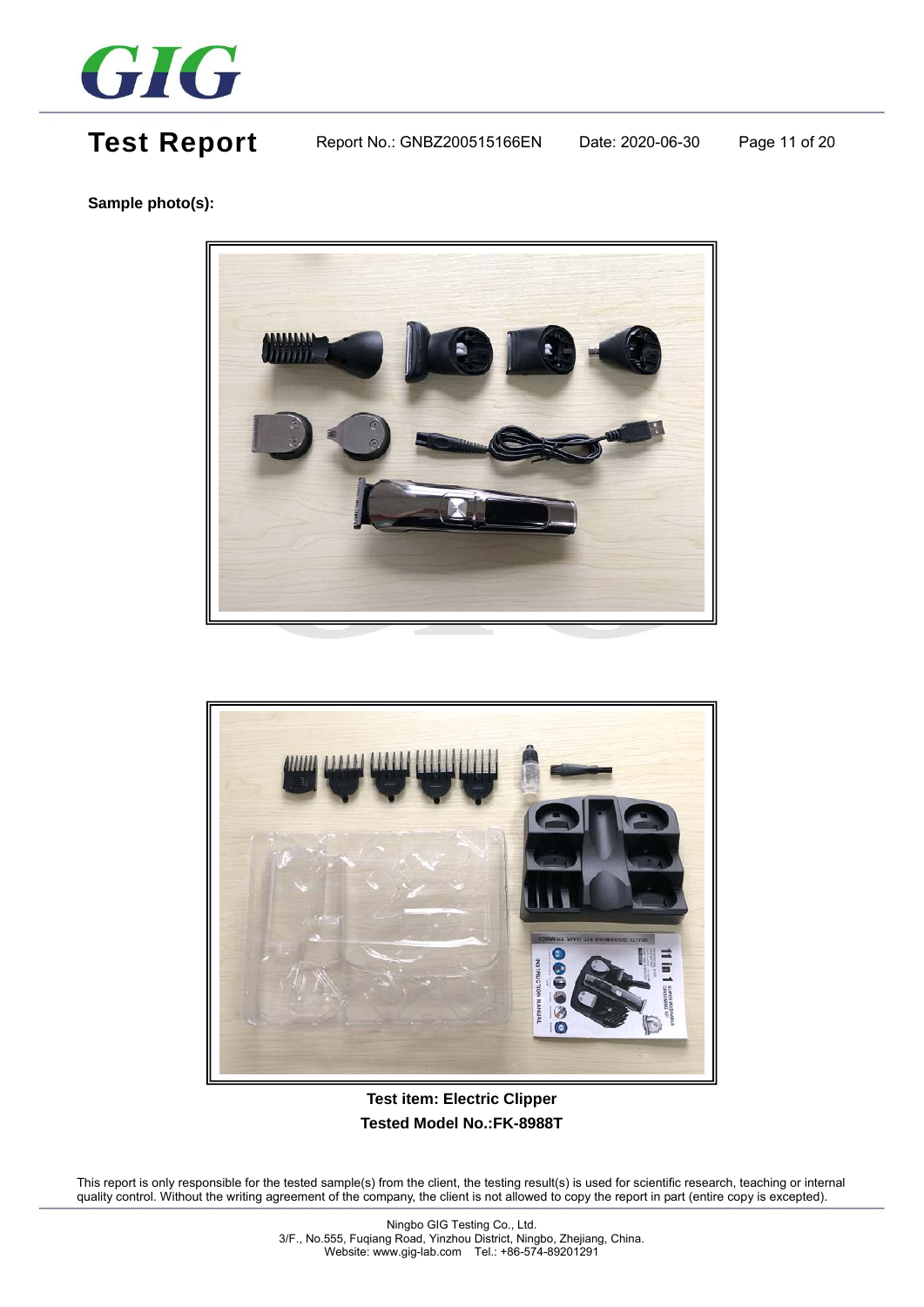

**Test Report** Report No.: GNBZ200515166EN Date: 2020-06-30 Page 12 of 20



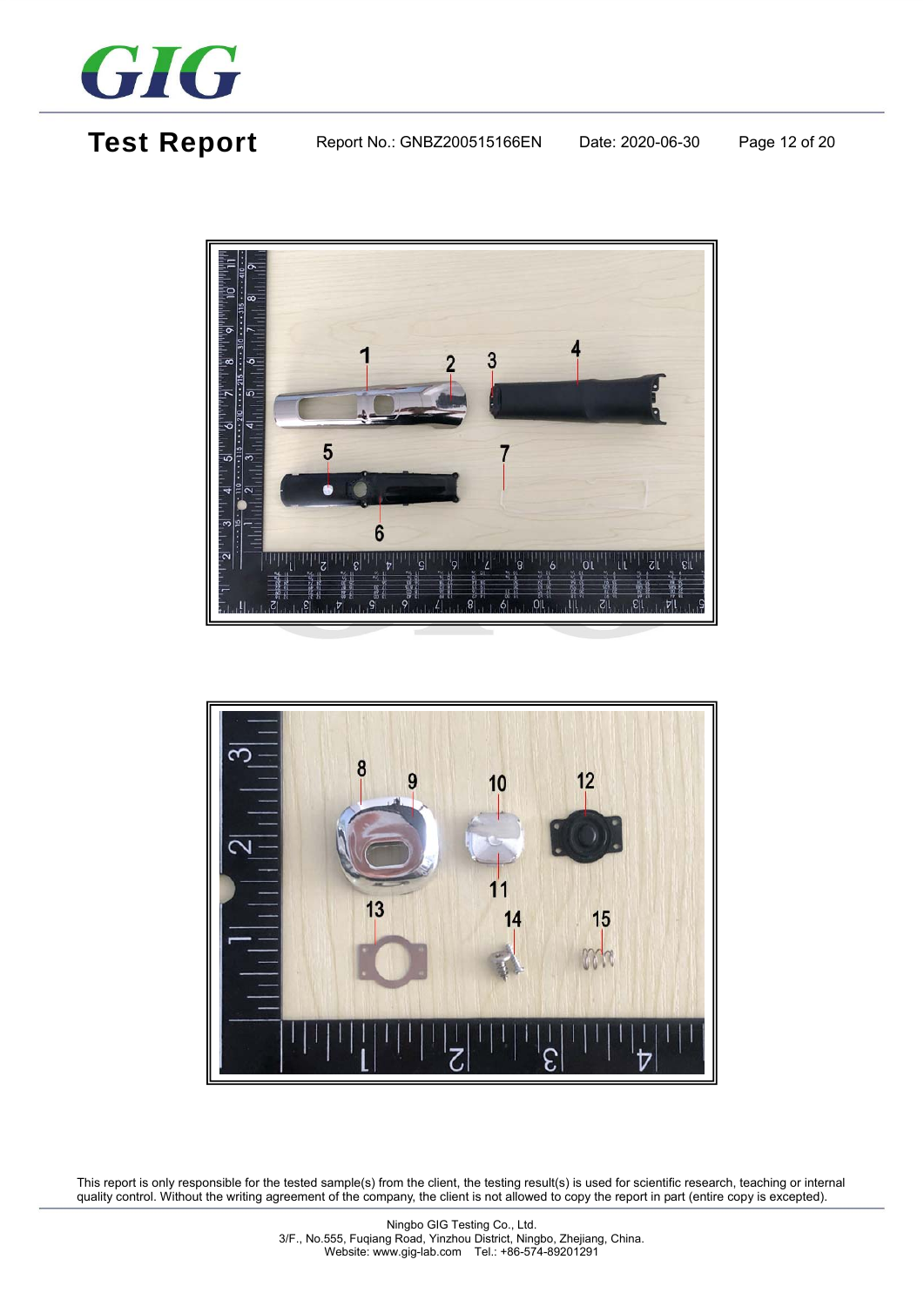

**Test Report** Report No.: GNBZ200515166EN Date: 2020-06-30 Page 13 of 20



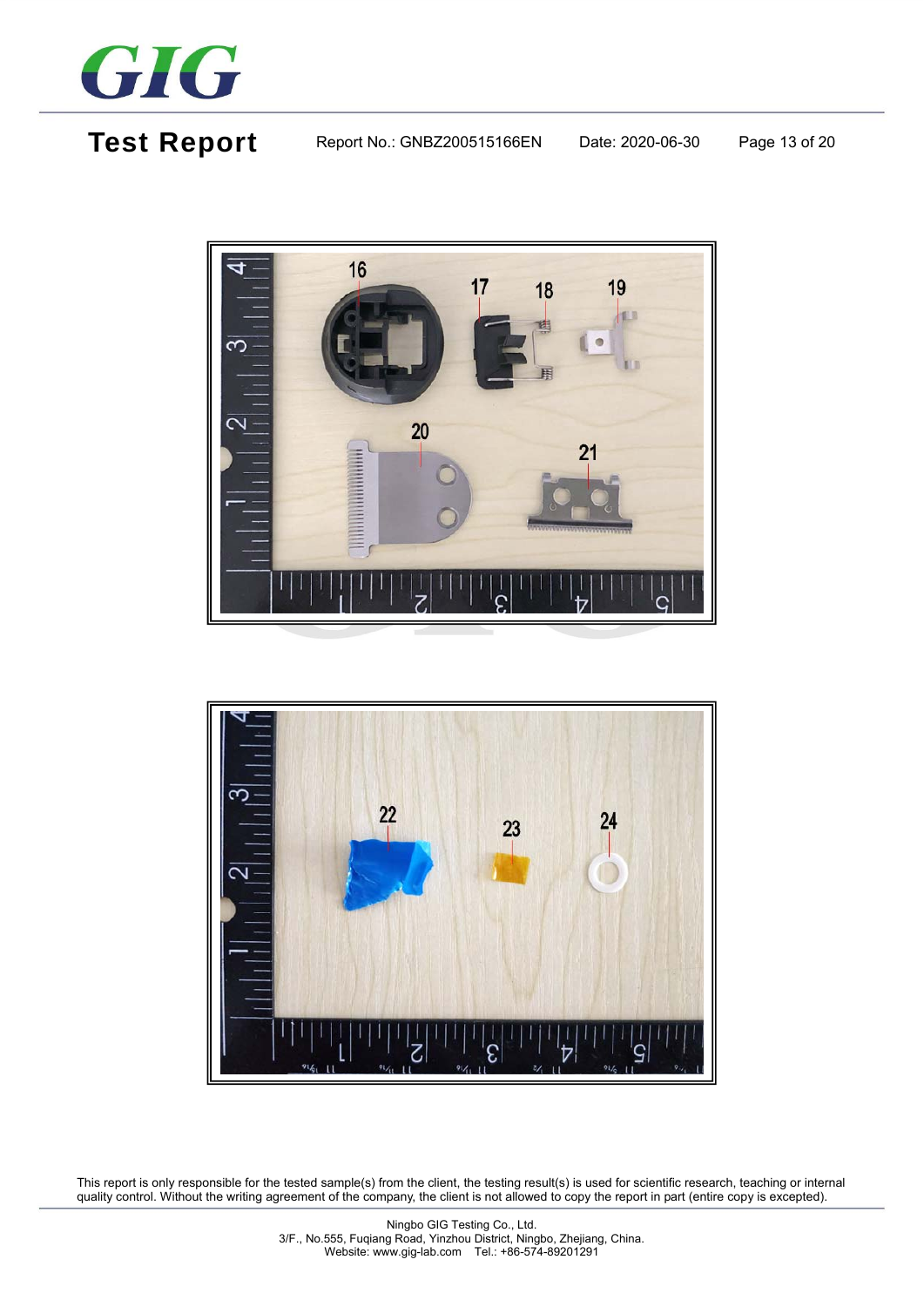

**Test Report** Report No.: GNBZ200515166EN Date: 2020-06-30 Page 14 of 20



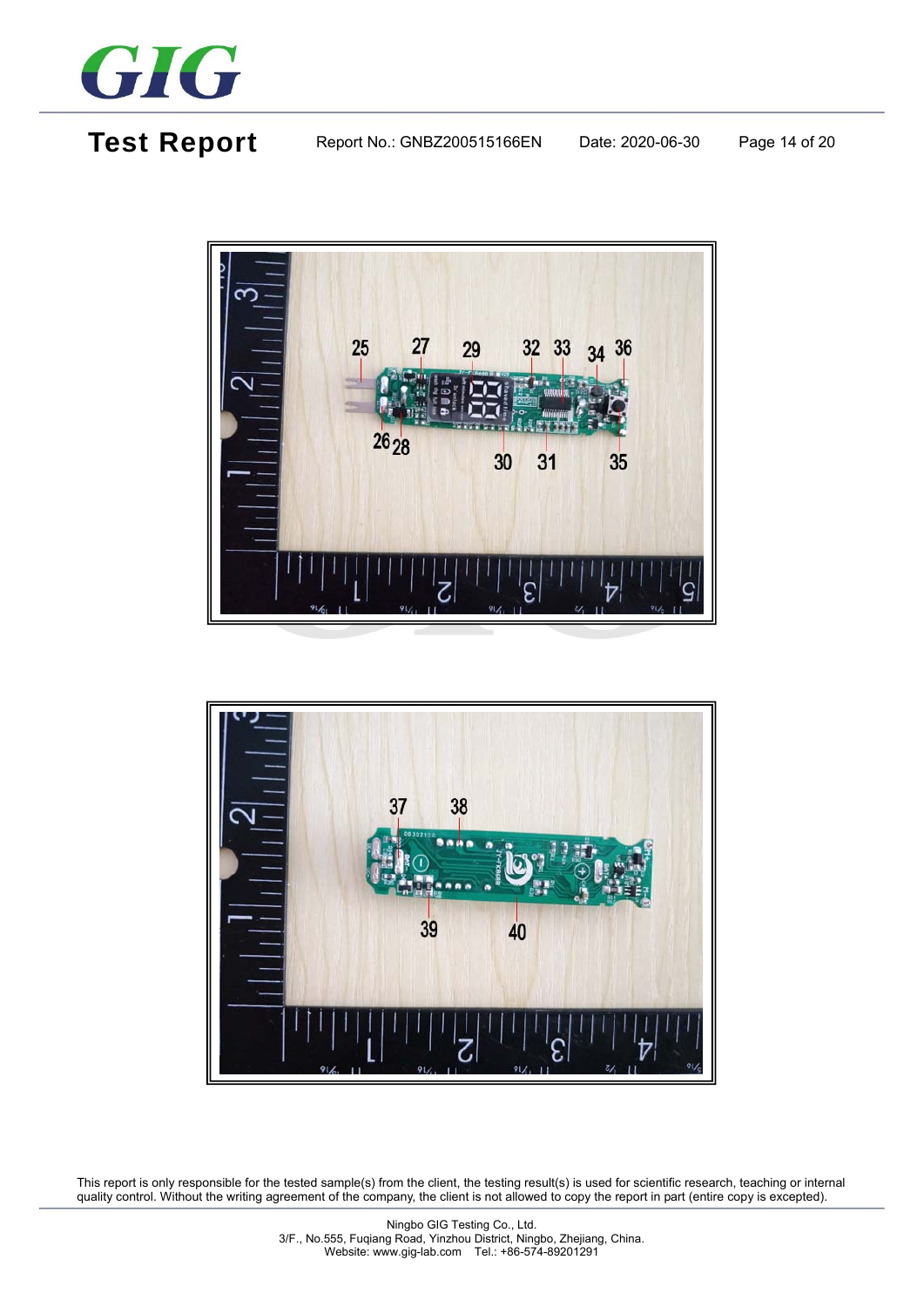

**Test Report** Report No.: GNBZ200515166EN Date: 2020-06-30 Page 15 of 20



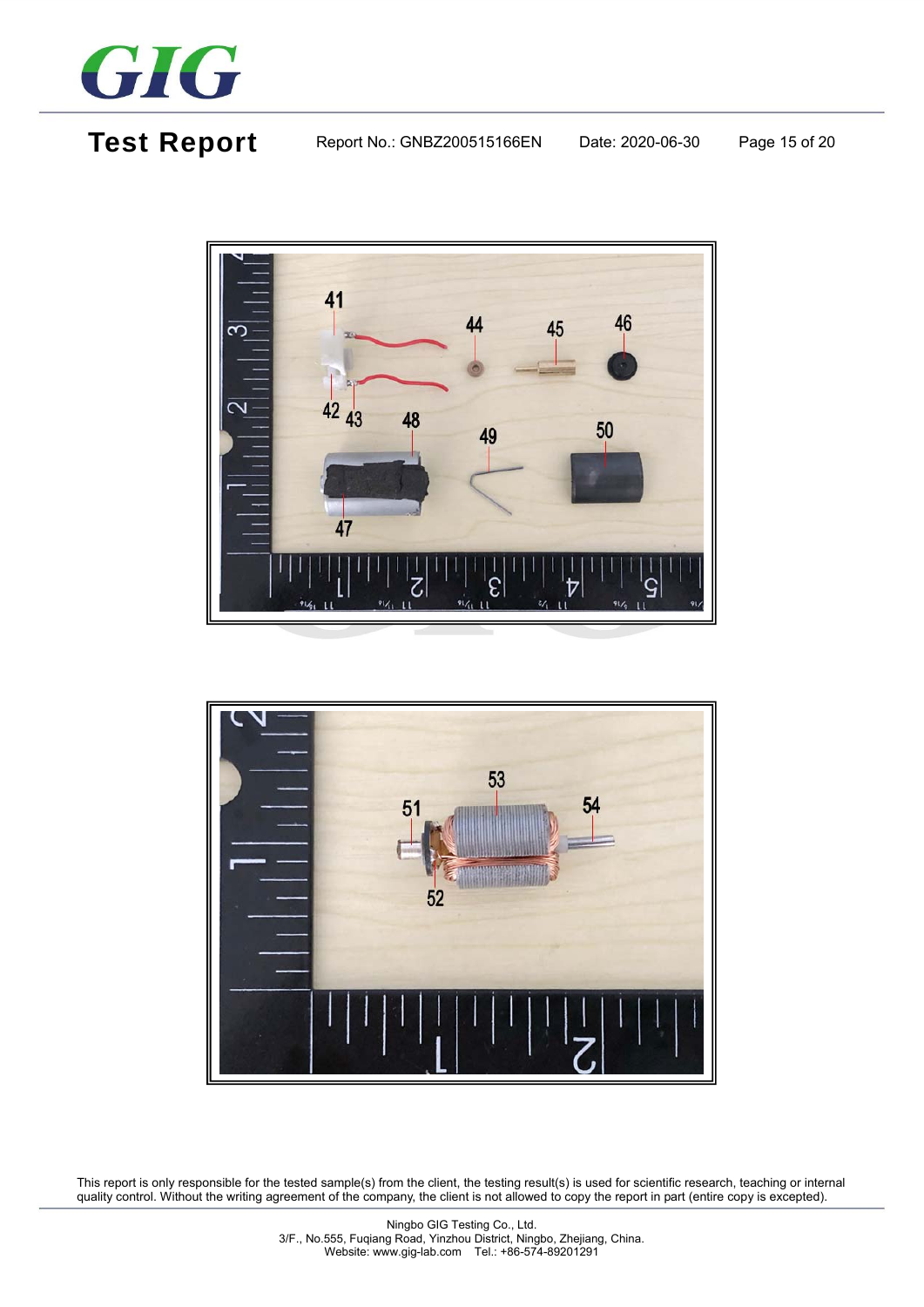

**Test Report** Report No.: GNBZ200515166EN Date: 2020-06-30 Page 16 of 20



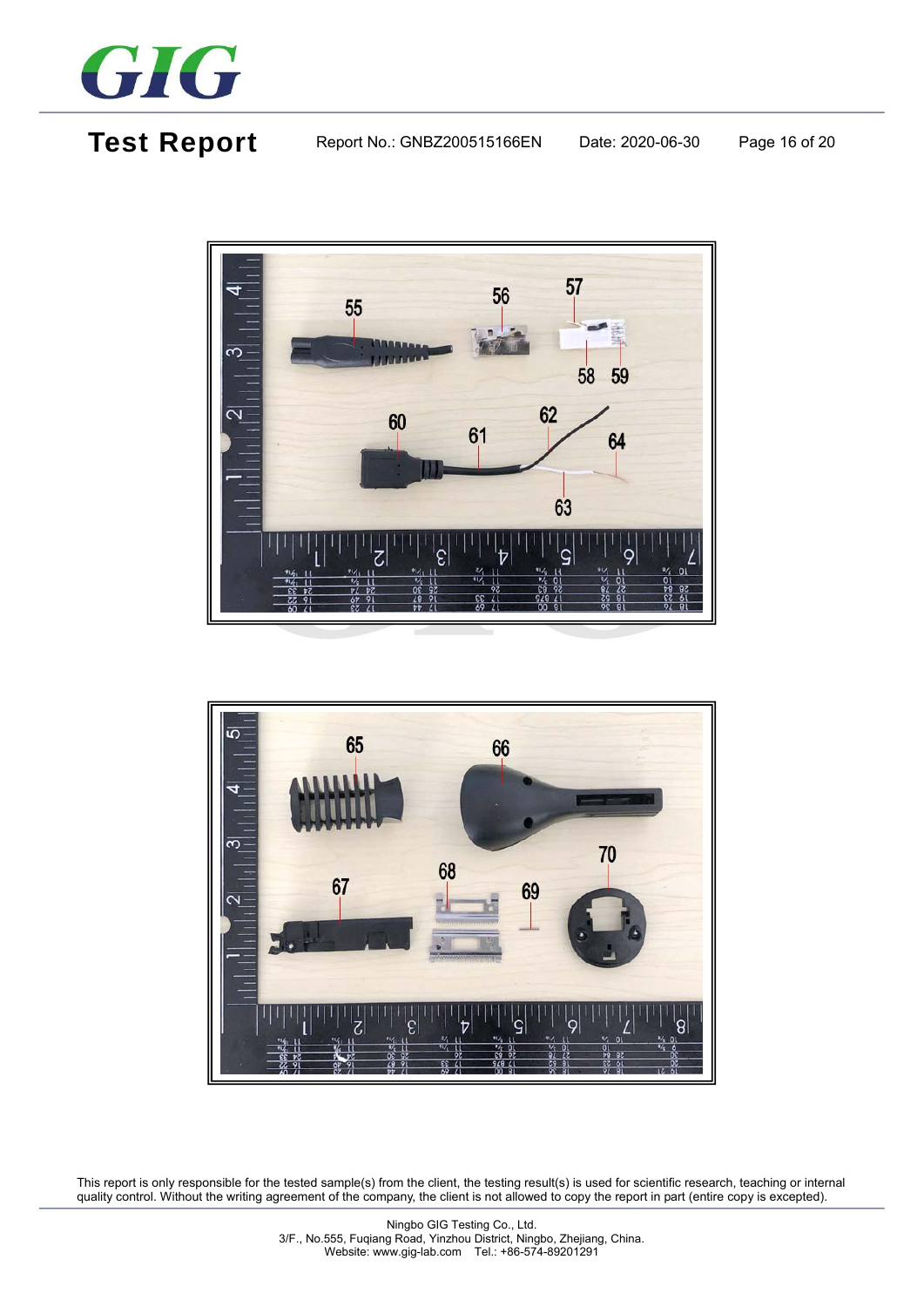

**Test Report** Report No.: GNBZ200515166EN Date: 2020-06-30 Page 17 of 20



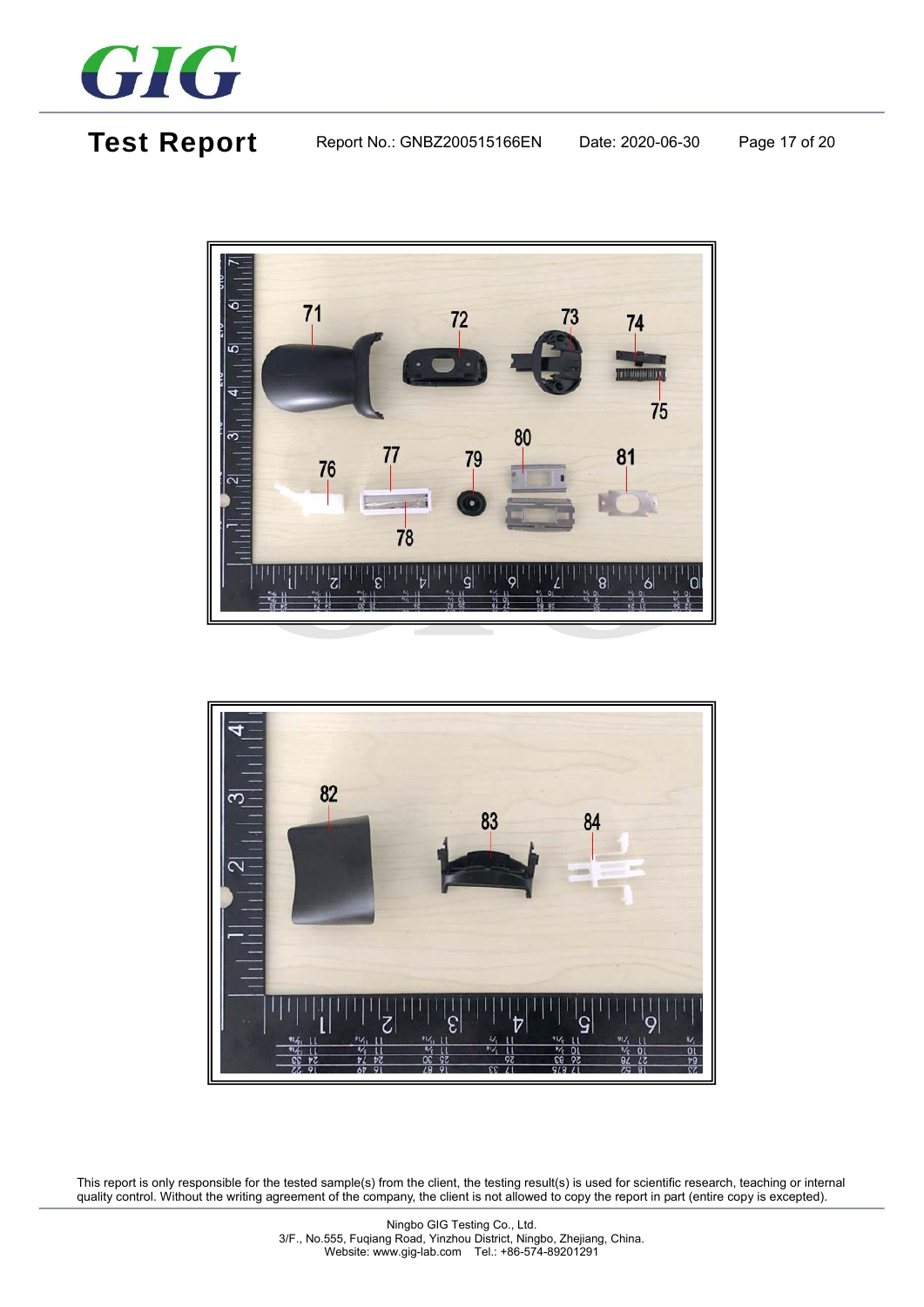



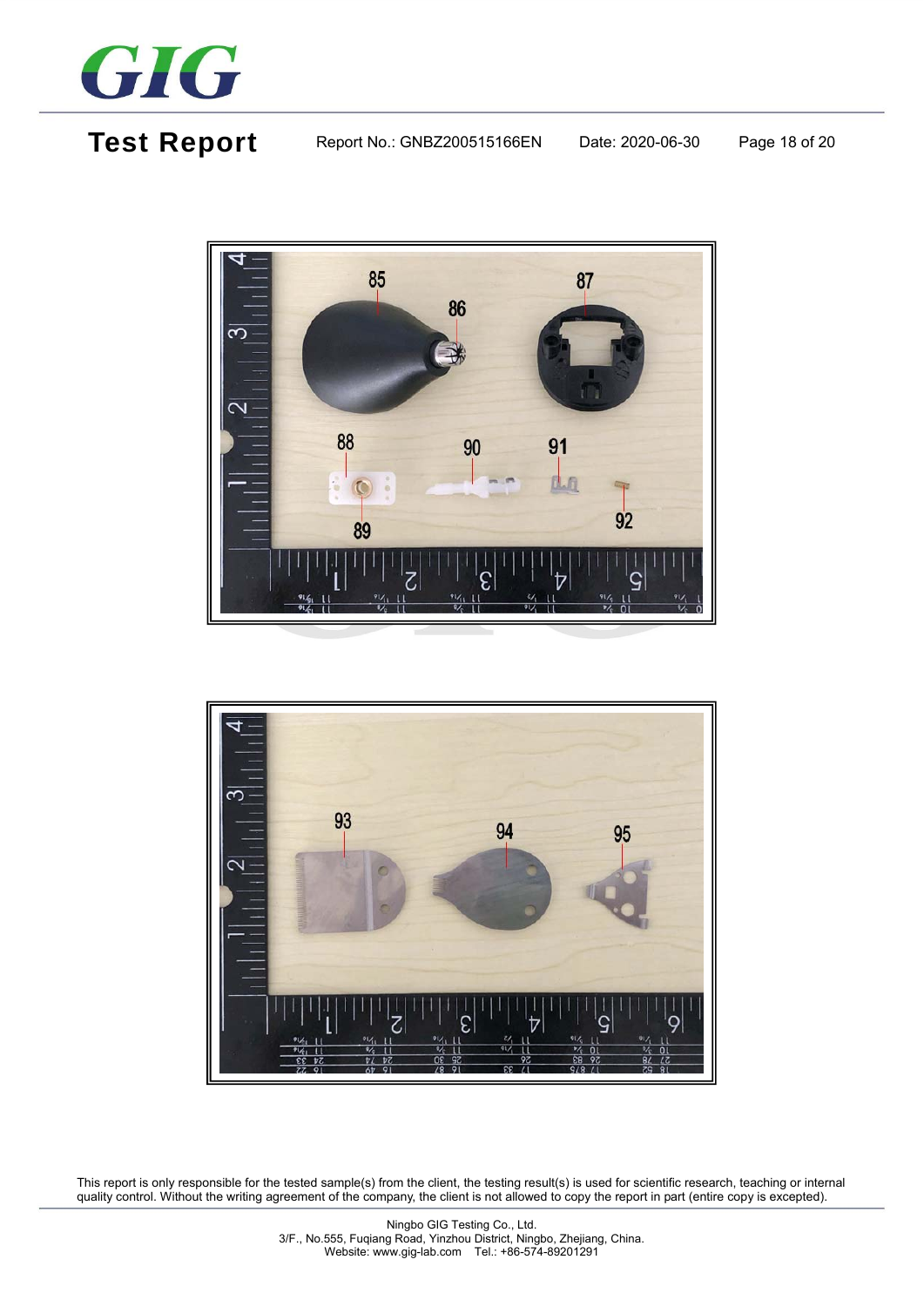

**Test Report** Report No.: GNBZ200515166EN Date: 2020-06-30 Page 19 of 20